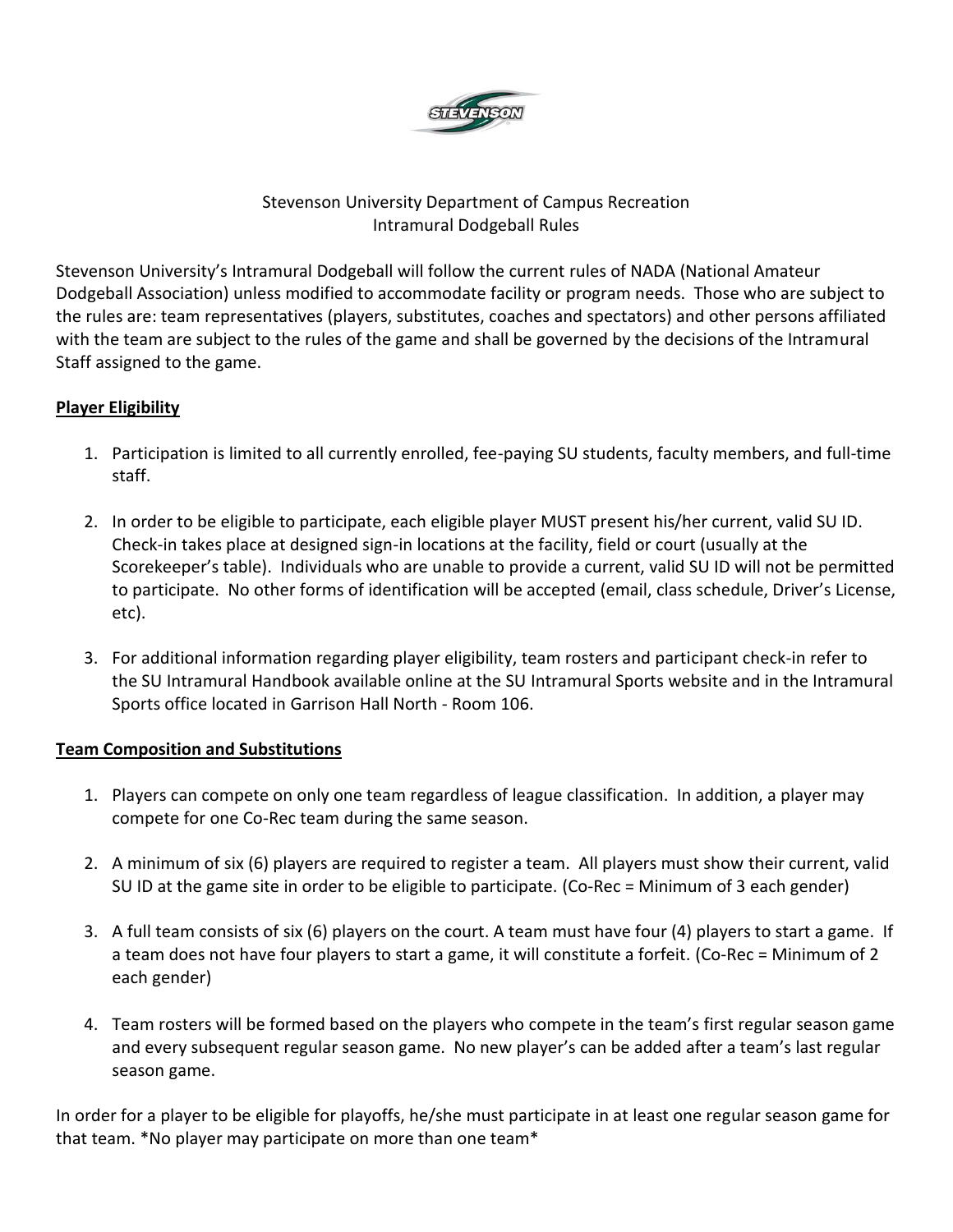- 5. Any player who is injured or bleeding, has an open wound, or has an excessive amount of blood on the uniform must leave the game.
- 6. Substitutions can only be made between new games. No substitutions can be made during a time-out or in the event an active player is injured and unable to continue.

# **Equipment and Playing Field**

- 1. The Campus Recreation Staff will provide game balls only, but will permit a short warm-up before each match. Teams are responsible for any damage to game dodgeballs during warm-ups.
- 2. Teams are encouraged to wear their own like-colored jerseys. Scrimmage vests (pinnies) are available for checkout at the courts.
- 3. Individual Player Equipment must meet the following requirements:
	- a. Shirts: Shirts must be worn throughout the game. Shirts must not have arm openings that are larger than four inches. Referees will measure the arm openings with their fist. Shirts that have been altered and are missing more than the length of the sleeve will not be permitted.
	- b. Pants: Players may not wear pants or shorts that have belt loops, metal, cargo pockets or exposed drawstrings. Players may not wear towels that hang from the waist.
	- c. Headgear: Baseball caps or other rigid headwear is not permitted. Players may wear rubber or cloth elastic headbands that are used to control hair. Bandanas with knots are prohibited.
	- d. Pads or Braces: No pads or braces may be worn above the waist. Leg and knee braces made of hard, unyielding material must be covered on both sides and all edges with slow-recovery padding.
	- e. Shoes: All players must wear shoes. Athletic/Tennis shoes are permitted. Any other type of shoe that the official deem unsafe is prohibited.
- 4. Jewelry is NOT allowed to be worn by any participant during the game. Jewelry consists of visible rings (wedding bands), watches, necklaces, earrings, studs (including tongue or lip rings), bracelets (metal or cloth) and any other such similar jewelry. Medical alert bracelets must be taped to the body or secured under clothing such as a sock to be worn during play. Taping of any other forms of jewelry, other than a medical bracelet, is prohibited. Players are subject to ejection for failure to remove jewelry.
- 5. Games will take place in the gymnasium.
	- a. The playing field will be within the volleyball court boundary lines.
	- b. Players and dodgeballs within the boundary lines are in play.
	- c. The dividing line for teams will be the attack line of the volleyball court.
	- d. Players must keep at least one body part within the sideline and back line boundary at all times (unless retrieving a ball).
	- e. Players must not step out to retrieve a ball to avoid being hit.

# **Game Timing and Scoring**

- 1. Game time is forfeit time. Any team that forfeits a game can jeopardize any playoff potential due to a low sportsmanship rating. Teams who forfeit more than once will be dropped from the league.
- 2. Matches will last for 20 minutes in a "play as many games as you can" format. At the end of the 20 minutes, the team with the most games won will be declared the winner of the match.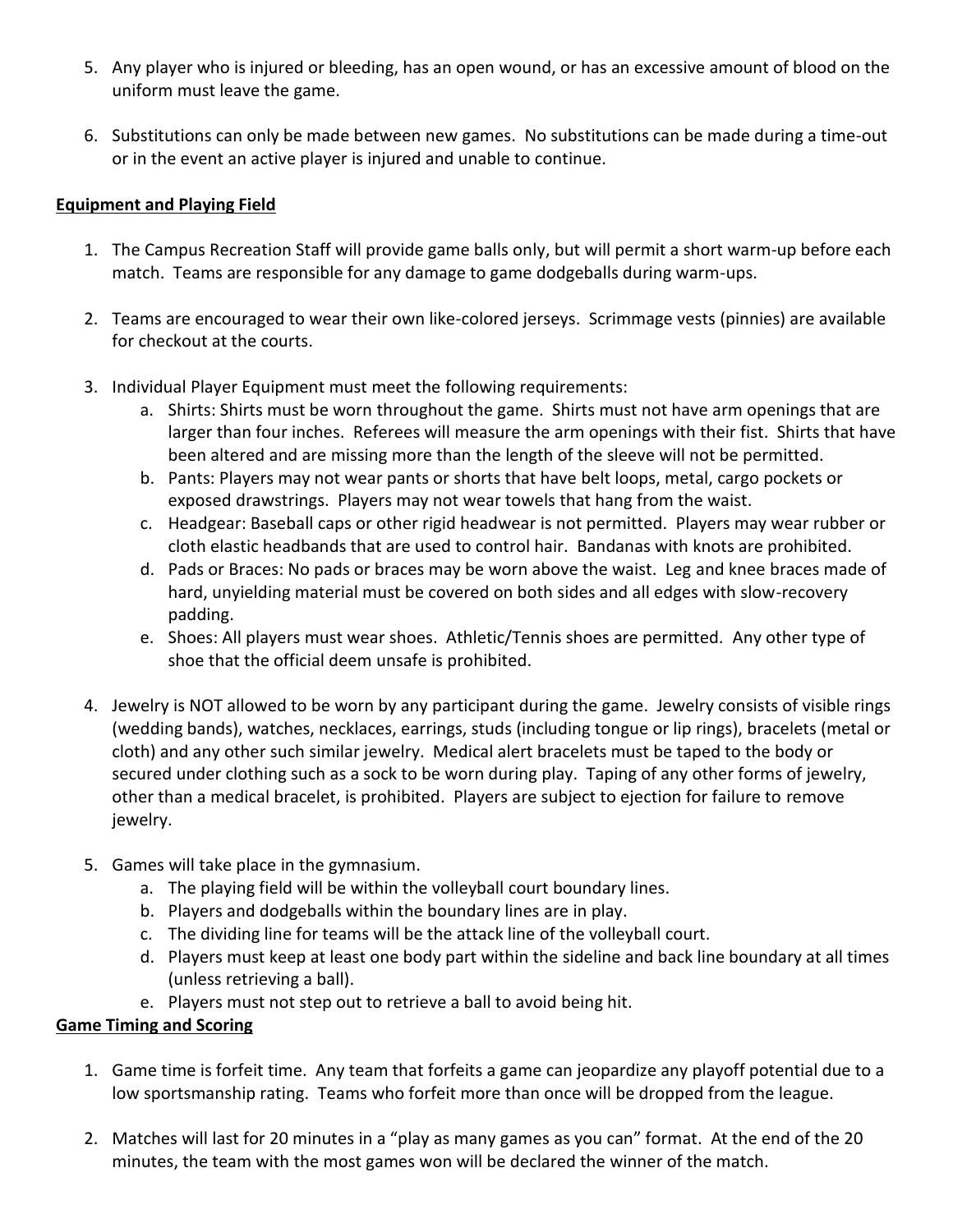- 3. During each match there will be a running clock which means the clock will not stop during play, except for timeouts and injuries. After a timeout, the clock will start when the official signals the play to restart. There will be no stoppage time added to the end of the game.
- 4. Each team will be allowed one (1) 30 second timeout per match. Any players arriving late for the match, will be checked in, but cannot enter until the next immediate game.
- 5. Time-outs can only be called in between games, and only active participants can call a time-out. Teams will receive one (1) time-out, 30 seconds in length per match.
- 6. Matches can end in a tie, but if the last game of a match has equal amount of players for both teams and time expires the next team to eliminate a player will win that game. (No ball block in this scenario)

# **Playing Rules**

- 1. The game begins by placing six (6) dodge balls along the centerline, 3 on the left & 3 on the right.
- 2. Players will take a position on their respective half behind the backline. All players must have both feet behind the line prior to the start.
- 3. The official will signal the start of the game. All players are eligible to retrieve the balls on their right side, however, the dodgeballs will not be considered "live" until a player in possession of a dodgeball clears both feet behind the attack line.
- 4. Once a dodgeball is carried below the attack line and is considered "live" it can then be thrown in order to eliminate an opposing player.
- 5. Team will have a 10-second shot clock to get rid of the majority of the balls, if the majority is not cleared, it will be a violation and the other team will get all of the balls.
- 6. Players are prohibited to use props or personal equipment deemed unsafe by the Intramural Sports Staff, hide dodgeballs under their shirt and lift or carry another player in order to help them catch a dodgeball or gain an advantage.
- 7. All dodgeballs are considered live until they hit the ground, are caught or leave the boundaries of the playing field.
- 8. The object of the game is to eliminate all opposing players either by hitting them with a live thrown dodgeball or catching their live thrown dodgeball.
- 9. A player is eliminated if he/she is hit by a live thrown dodgeball from the opposing team below the head.
	- a. Headshots are legal but discouraged, if a player is intentionally hitting other places in the face or head, that player will be ejected.
	- b. If a live thrown dodgeball hits multiple players on the opposing team before it becomes dead, then each player hit is eliminated from the game.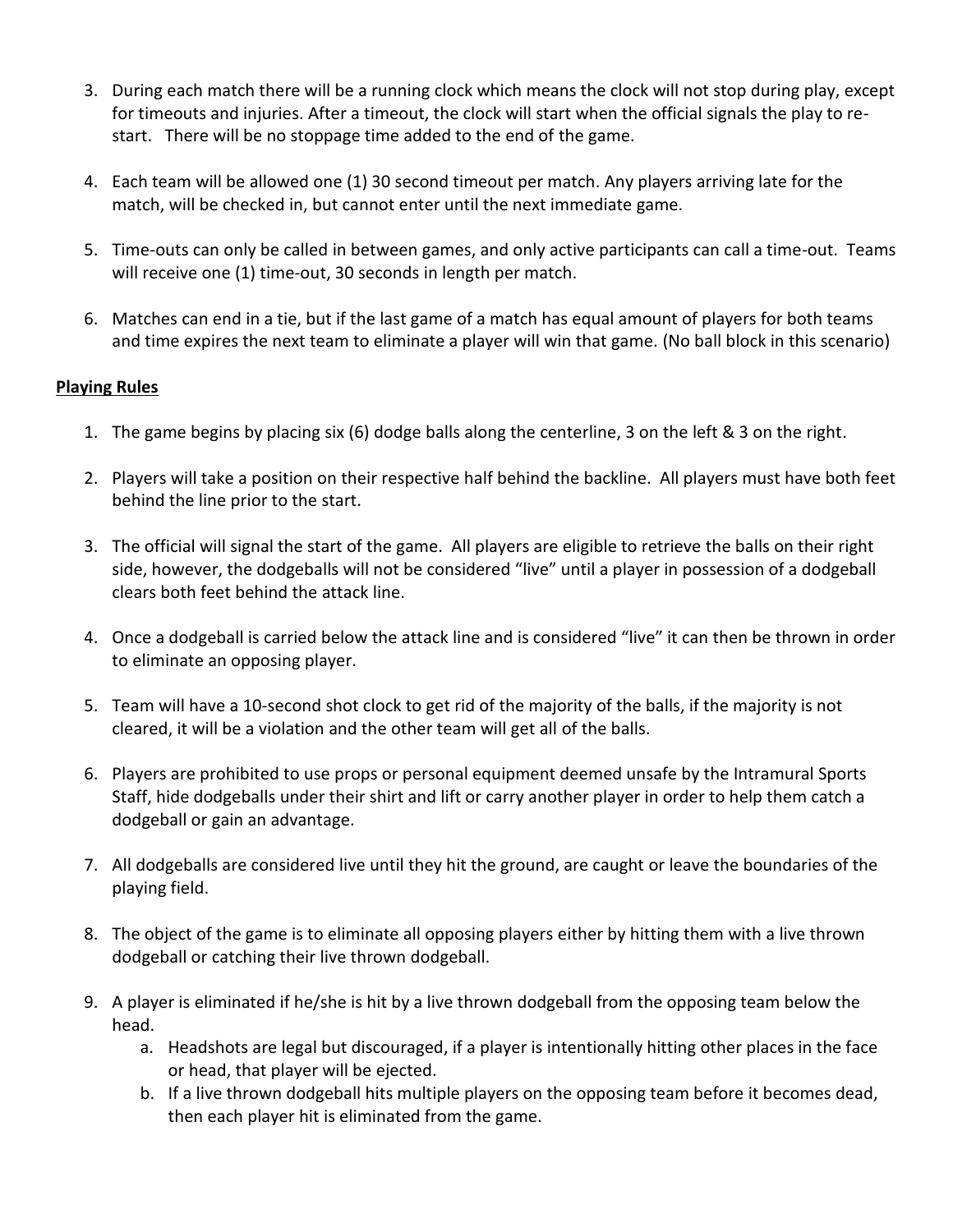- 10. If a player catches a live thrown dodgeball, the thrower is out.
	- a. Any player/s that the dodgeball legally hit remains in the game.
	- b. The team that has caught the dodgeball can have one eliminated player return to the game if available.
	- c. Returning players can only enter into the game in the order that they were eliminated.
	- d. Returning players are considered eligible as soon as both feet touch the floor inbounds.
- 11. A player in possession of a dodgeball(s) must make a progressive/active play with the dodgeball.
	- a. A player cannot continuously roll a dodgeball back to the opposing team's side unless the purpose is so that player's team does not possess all dodgeballs.
	- b. If a player is attempting to catch a dodgeball thrown by the opposing team. He/she may drop the dodgeball they possess to attempt to catch the thrown dodgeball.
	- c. A player may not kick a dodgeball at an attempt to hit another player.
- 12. Players are allowed to block opposing thrown dodgeballs with a dodgeball in their possession.
	- a. If a dodgeball is caught after a deflection with a ball, the thrower is out
	- b. If a player in possession of a dodgeball loses possession in an attempt to deflect a thrown dodgeball, he/she will be eliminated.
	- c. If a player deflects a thrown dodgeball with a dodgeball in their possession, the thrown dodgeball is considered live until it hits the ground, or leaves the playing field. Thus, a thrown dodgeball that is deflected by a possessed dodgeball can still eliminate players that may come in contact with the dodgeball.
	- d. If a player blocks a ball into themselves, the player is considered out.
- 13. Players are not allowed to cross over the attack line onto the opposing team's side.
	- a. Any player who crosses the attack line, for any reason, and makes any contact with the opposing team's side will be eliminated. If a player crosses the attack line making a throw and the dodgeball hits an opposing player, the player hit will remain in the game.
	- b. Suicide Rule: If a player jumps in the air crossing over the center line to make a throw and hits an opposing player, that player will be eliminated. The player making the throw will be eliminated once they land on the opposing team's side.

# **Area of Eliminated Players**

- 1. Eliminated players on each court will form lines on their side of the court nearest the score table. These players must remain in the order that they were eliminated with the first person eliminated being ready to reenter the game if a legal catch occurs. If a member of their team catches a legally thrown ball, then the first person that was eliminated can reenter the game.
- 2. Eliminated players may pass an out of bounds ball to their own team but may not throw a ball at the opposing team or "hold" a ball. If an eliminated player holds a ball the official/supervisor will warn them to throw it to a teammate or roll it onto the court. If they do not comply within 5 seconds after this warning, one of their teammates will be eliminated by the opposing team's choice.

# **Penalties/Violations**

- 1. Intentionally hitting an opponent in the head will result in an ejection after a warning.
- 2. Hiding a ball in one's clothing.